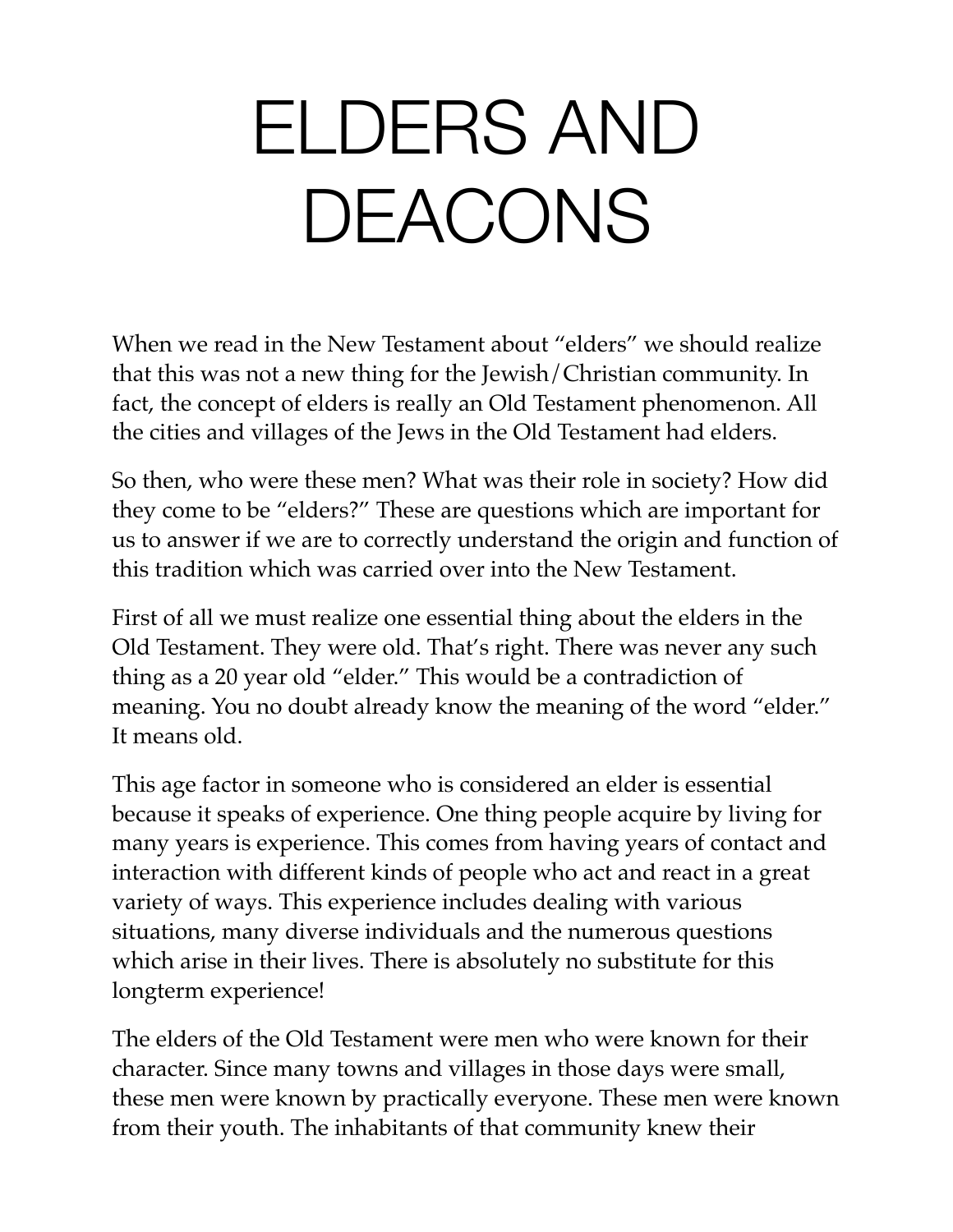parents, they knew about their upbringing and their conduct from a young age; they knew their wife, their children, and their behavior throughout their lives.

When these men were honest, faithful, wise, dependable, just, and were not vulnerable to corruption with bribes, favors, etc., then the population of that town began to look to these men when they needed to decide certain questions.

When certain financial or social issues arose, they would get these elders together to decide what was just and good in any given situation, who was in the right and who was in the wrong. In short, they functioned somewhat like the judges of the Old Testament.

For example, let us suppose that a citizen entered into an agreement with someone else about the purchase of some land. Perhaps one of the two parties did not fulfill their part of the contract. Then the two parties would summon the elders together to hear both sides of the question and try to fairly and justly decide the issue. No doubt, their understanding of the Law of God would enter into their deliberations.

You see, in the days before the kings, there were no court systems in Israel. There was no local or national government. God had instituted a theocracy, a government which was accomplished by God ruling directly over His people.

So when the populace needed guidance and or some kind of judicial decision, they sought out the elders. Although the judges were also available, they seem to have been few in number (only one was alive at any one time) and could not have been available for every little question. Since access to the judges was limited by distance and time, it was the elders of each town and village who were looked to decide any number of questions.

An example of such a thing is found in the book of Ruth, where we find Boaz calling a few of the elders together to be witnesses between himself and a relative concerning the inheritance belonging to Elimelech. These men were called to be witnesses that everything was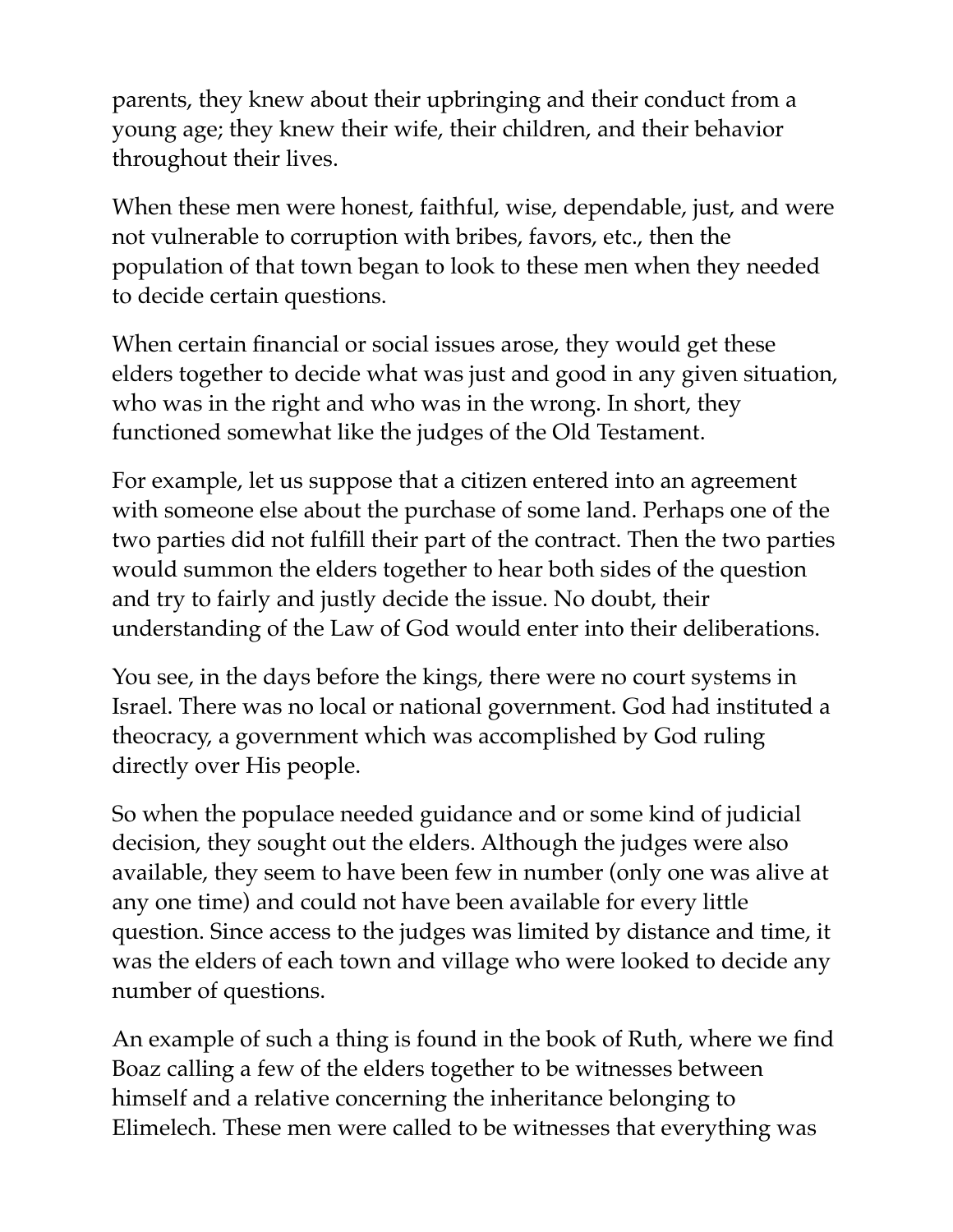being done correctly, transparently and according to the law of Moses. In this case, they did not make any decisions, but were called as faithful witnesses.

Please notice here that the elders of the Old Testament did not organize anything. They did not "run the city." They did no central planning, they did not raise or receive any taxes, organize schools or the local infrastructure or control anyone's life. Their role seems to be much more passive than active. They were available to serve the populace but did not dominate or orchestrate the lives of the others.

Also notice that these men were not elected. They were not chosen, appointed, "ordained," or officially placed as elders. They were elders simply because of their life and experience. The community naturally and automatically recognized them because of their virtues, experience and wisdom. They had no special titles, salaries, positions of authority, fancy uniforms to make them stand out or any other such worldly trappings. They simply were who they were.

# **THE NEW TESTAMENT TRADITION**

This "tradition" of elders was continued in the New Testament, except here these men were not known to the secular communities but to the spiritual communities – the churches, or the "gatherings of the calledout ones." Their function had much more to do with spiritual things than with earthly decisions.

This tradition was not, as far as we know, something instituted by the Lord through His teaching. It seems that He made no mention of it to His disciples. Yet it appears that the early brothers continued this Old Testament practice.

It is important to understand that the function of elders in the New Testament is essentially the same as that of the Old. There are very many similarities and parallels between these two "groups" of elders. However, there are a few aspects of this spiritual service which required different treatment.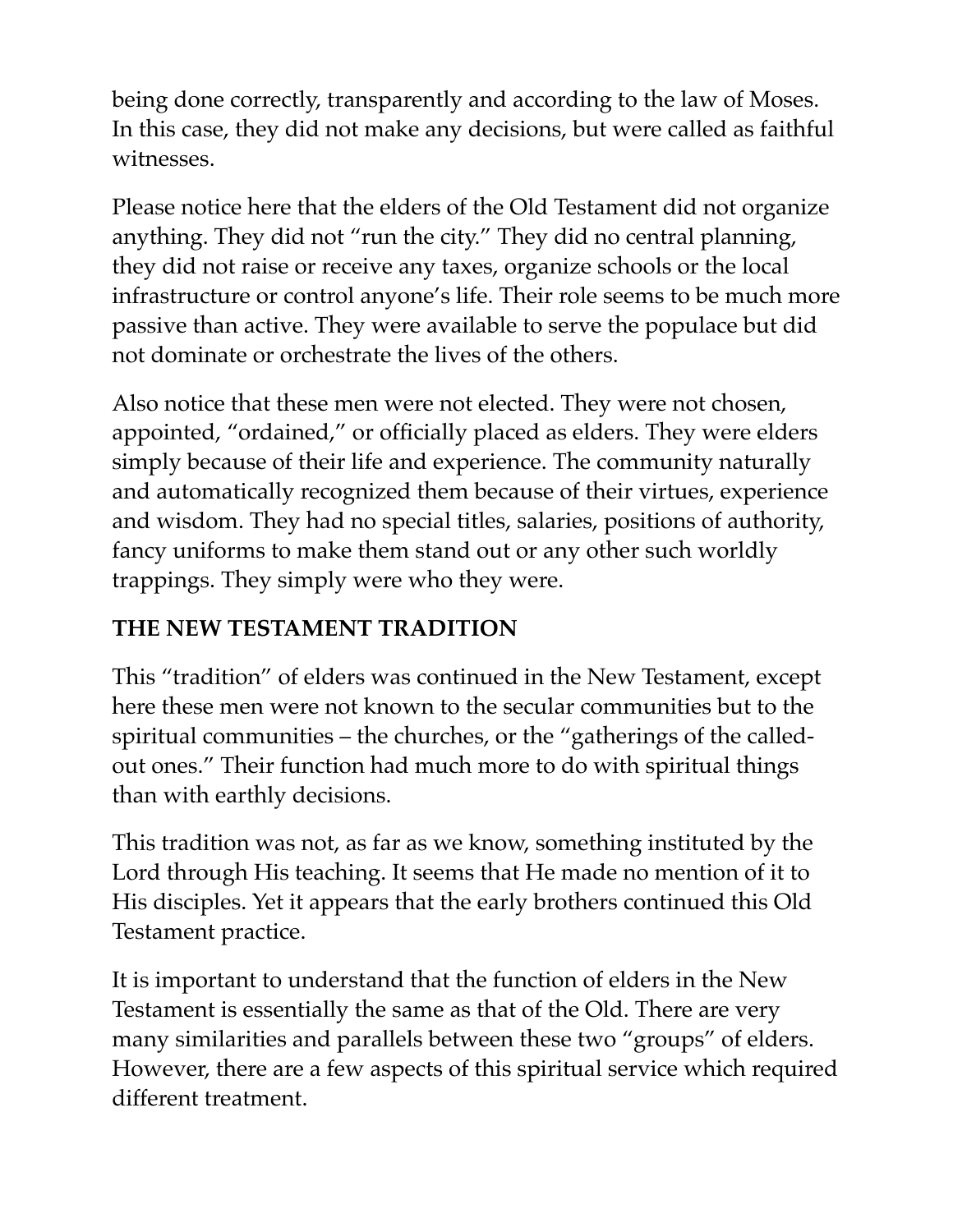It seems that in the New Testament times, the cities where the churches first took root were much larger than the Old Testament towns and villages. Therefore, most of the inhabitants were unknown to each other. Consequently, the converts to Christ did not have the advantage of knowing the lives and histories of the others. They and their families had not lived in close proximity for most, if not all, of their lives.

In those days, there were many new converts. Since many of these new believers did not know all the other members of the body of Christ, they could not know to whom to look for guidance and counsel. Therefore, Paul thought it was necessary for these "elders" to be pointed out so that the new believers could recognize them.

Of course, those with some spiritual growth would be able to discern such mature individuals. They could spiritually recognize those who were being used by God to give godly counsel and advice. Such more mature believers would have no need for someone to point out such "elders" – those whose lives exhibited the character and wisdom of Christ.

But the numerous new believers would not have such discernment. They would have no history of knowing the others' lives since they were thrust together, not by physical proximity and living together for many years, but by coming to know Jesus. Being young Christians, they would not have the spiritual sensitivity to recognize those who were more mature.

Since young converts are easily impressed and misled by ambitious, gifted individuals, they could readily be misled, not being able to recognize those with the age, experience and spiritual maturity which God could use to give counsel and advice.

No doubt it was for this reason that Paul sensed a need for those men who were full of wisdom, experience and maturity to be "pointed out" so that the other believers could know who they were or "recognize" them. This was for the benefit of the larger group. Anyone who wanted counsel, help or wise instruction, needed to know where to go. They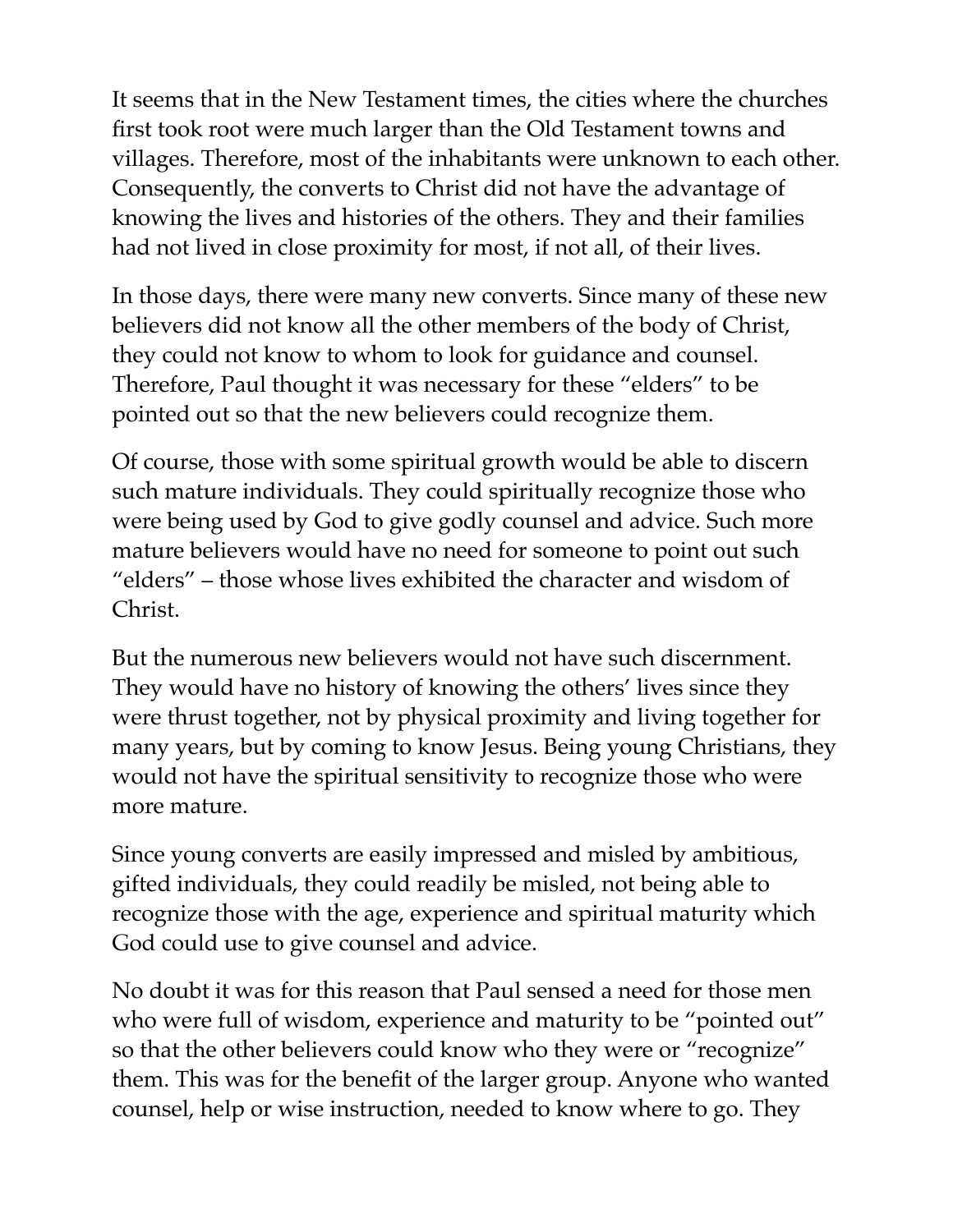needed to know who was trustworthy, in intimate communion with God and able to direct them in His ways.

This is just what we read about in the book of Acts. In Acts 14:23 we read: "And when they [Paul and Bar-Nabas] had pointed out for them the older, more spiritually mature brothers in every gathering of the called-out ones and had prayed with fasting, they entrusted them to the Lord on whom they had believed" (FLNT).

This word translated "pointed out" in Greek is CHEIROTONEO. This literally means "to stretch out the hand" and so can be translated "to point out." W. E. VINE in his *Expository Dictionary of New Testament Words* says the following about this Greek word: "Not a formal ecclesiastical ordination is in view, but the 'appointment,' for the recognition of the churches, of those who had already been raised up and qualified by the Holy Spirit, and had given evidence of this in their life and service."

Of course in the city of Jerusalem, there was no need for anyone to point out those who had walked with Jesus personally. They were well known. But in the other cities, things were not so obvious.

As with the Old Testament, so with the New, the elders of the churches were never elected. Furthermore, contrary to what some translations of the scriptures seem to say, they were not chosen or "ordained." They were simply pointed out.

# **THE PROOF OF SPIRITUAL MATURITY**

To be an "elder" requires maturity – both physical and spiritual maturity. It requires the development of godly character along with a large dose of wisdom and experience. These qualities can only come with age and intimacy with Jesus. The "proof" of such characteristics is seen through the lives and families of such men.

In 1 Timothy 3:1-6 Paul gives us a list of virtues which demonstrate that someone could be considered an elder, or "watchman" as it is translated in this passage.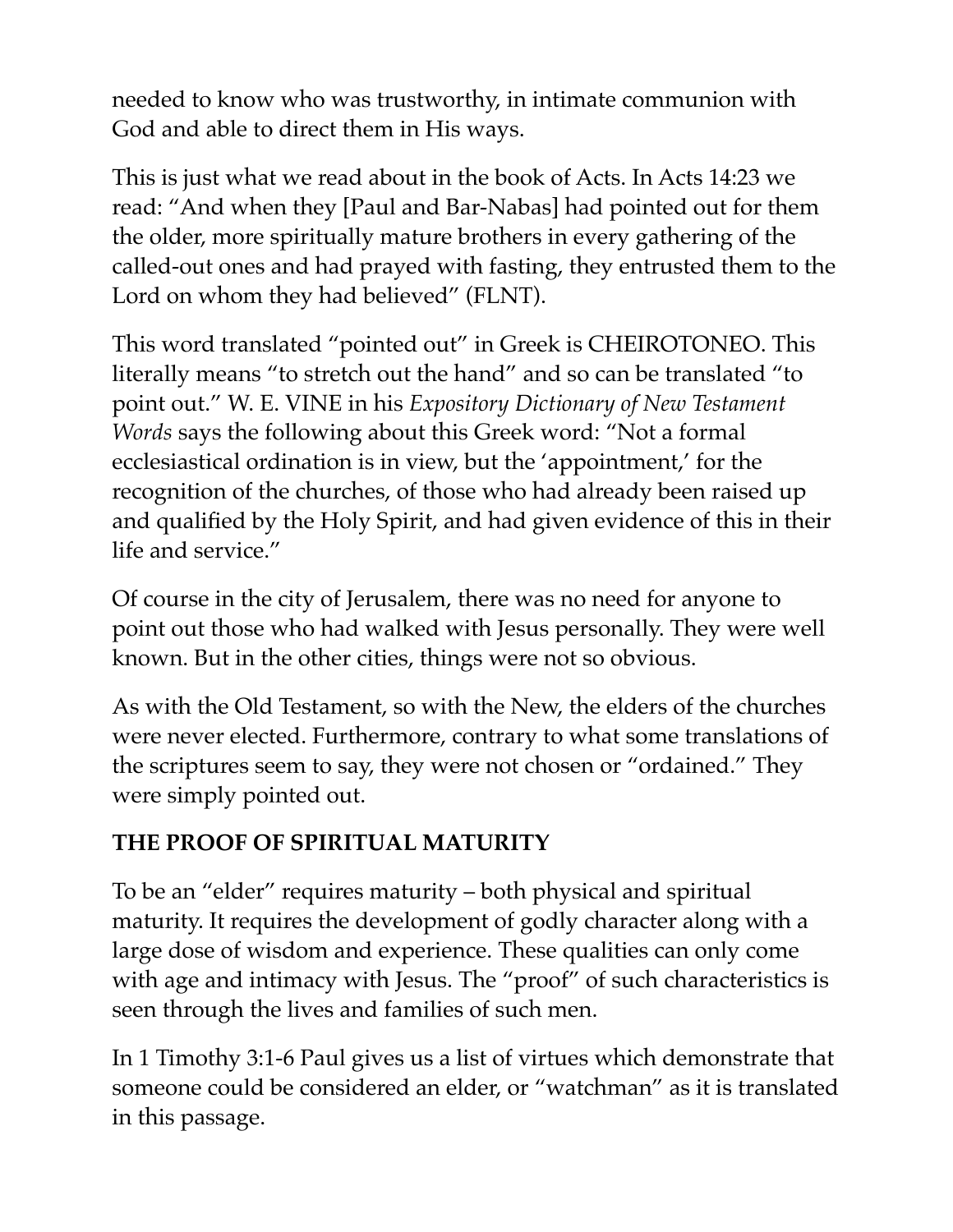We read: "This saying is true: 'If a man wishes to serve as a watchman, he desires *to do* a valuable service.' The watchman, therefore, must be above reproach, the husband of one wife, not a heavy drinker, selfcontrolled, exhibiting good behavior, given to hospitality, able to teach, peaceable, not quick to strike someone else [including his wife], but gentle, not someone who likes to argue, not someone greedy for money, someone who administers his own household well and has children who are obedient and who respect him (for if a man doesn't know how to administer his own household, how can he care for the called-out ones of God?), not a young person or recent convert so that he doesn't begin to think highly of himself and so fall into judgment, just as the devil did" (FLNT).

These qualities cannot be gained through appointment. They are not automatically given to someone because they were elected or chosen to serve in this way. A person's life can only be governed by and saturated with such virtues through a life of intimacy with, and submission to, God. Such a life cannot be and, in fact, never is the result of any religious appointment, but is the fruit of the life of Jesus growing up in that person.

In his letter to Titus, chapter 1:5-9, Paul includes a similar list. "I left you in Crete to do this favor for me: that you would additionally correct the things that were lacking and point out the older, more *spiritually* mature brothers in every city, as I instructed you. *Such men are ones who are*  blameless, the husband of one wife, having children who believe, *men*  who are not accused of behaving like the unsaved or *of being*  disobedient *to God*.

"For the watchman must be blameless as God's steward; not self-willed, not quick to get angry, not quarrelsome, not someone who strikes others [including his wife], not greedy for money; but given to hospitality, a promoter of virtue, discrete, just, holy, self-controlled; holding faithfully to the word which is according to the *correct* teaching, so that he may be able to encourage others by teaching, and to reprove those who contradict *the truth*" (FLNT).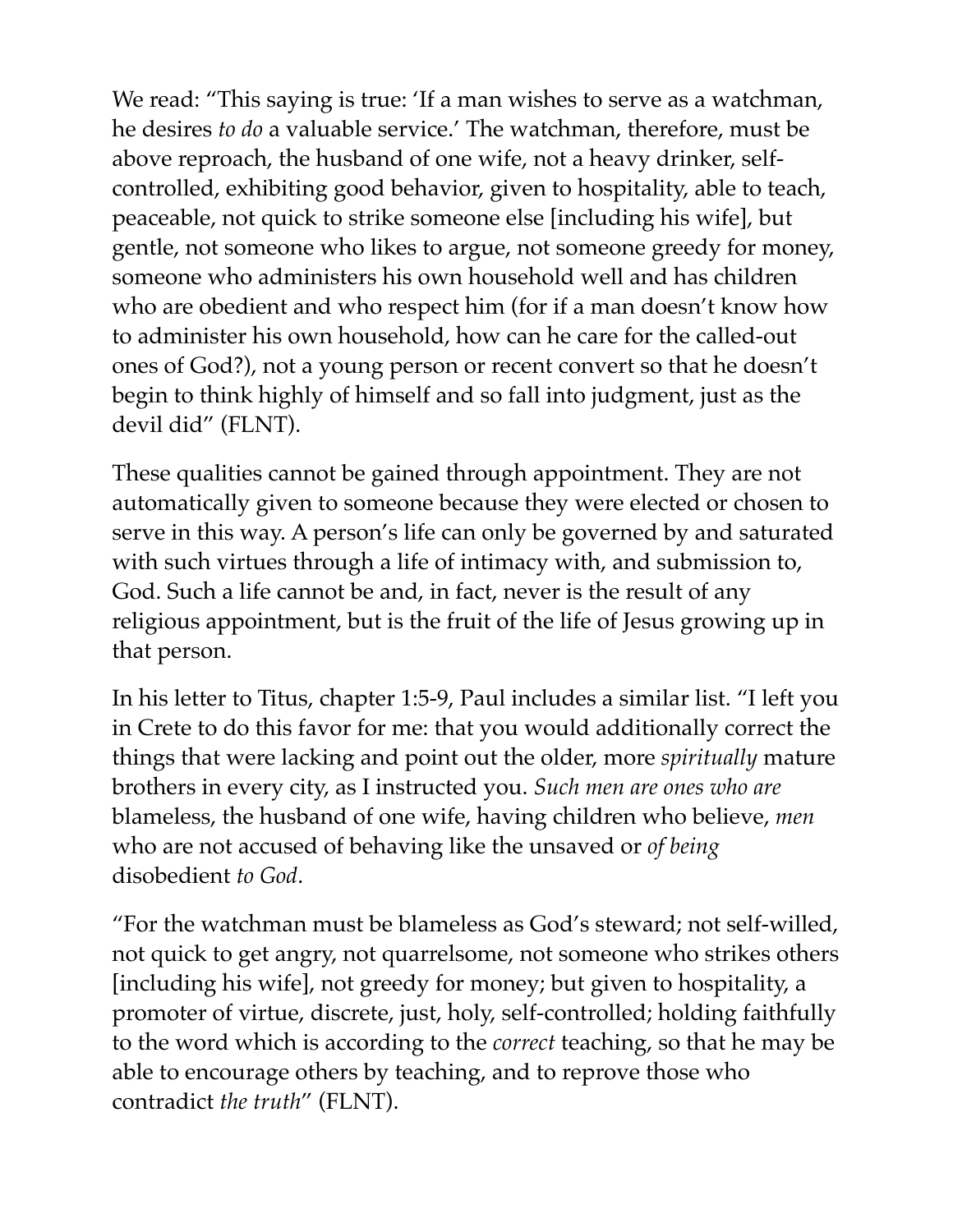From these verses, clearly indicating men of spiritual maturity and experience, we can understand Paul's heart. He was very concerned for the well-being of the new converts. His heart yearned for the brothers and sisters to be able to grow up in Christ and attain all that God had for them.

To aid in this process, he thought it necessary for the brothers with wisdom and maturity to be pointed out to them. In this way, they could know to whom to look for advice and know whose lives were godly examples for them to follow.

Here the word translated "pointed out" actually means "to set down" or "to place." Perhaps here Paul was again remembering the Old Testament pattern. Since the elders of the Old Testament were actually old, it seems that they often did not work much anymore or not employed full-time. They had lived most their life and were, to a greater or lesser extent, "retired."

Since they were not occupied with full-time work, their habit was to gather at the gate of their city where there was a place for them to sit. From this vantage point, they could observe the lives of the inhabitants, converse with each other, and be available for those who wished to seek their counsel.

Here I am providing some verses which demonstrate that this "sitting at the gate of the city" was indeed the habit of these elders. "...then his father and his mother shall take hold of him and bring him out to the elders of his city, to the gate of his city" (Deut 21:19 NKJV). "...then the father and mother of the young woman shall take and bring out the evidence of the young woman's virginity to the elders of the city at the gate" (Deut 22:15 NKJV. "But if the man does not want to take his brother's wife, then let his brother's wife go up to the gate to the elders..." (Deut 25:7 NKJV).

"And when he flees to one of those cities, and stands at the entrance of the gate of the city, and declares his case in the hearing of the elders of that city..." (Josh 20:4 NKJV). "And all the people who were at the gate,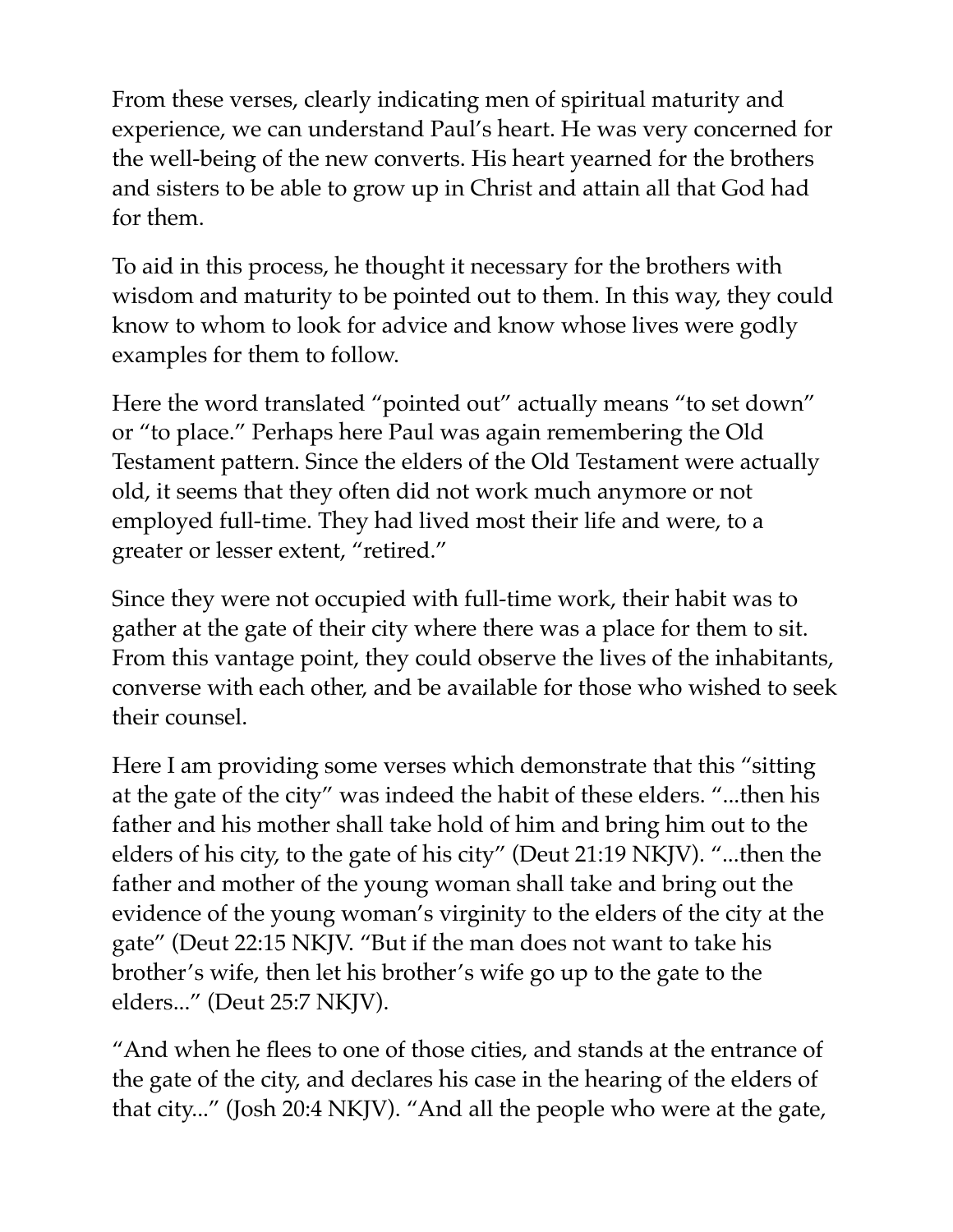and the elders, said, 'We are witnesses. The Lord make the woman who is coming to your house like Rachel and Leah, the two who built the house of Israel; and may you prosper in Ephrathah and be famous in Bethlehem'" (Ruth 4:11 NKJV). "The elders have ceased *gathering at* the gate, and the young men from their music" (Lam 5:14 NKJV).

Through these verses we see that the sitting place by the gate was the elder's "place." So, when Paul tells Timothy to "place" elders, he was likely referring to this habit of the Old Testament elders.

This then was another example of how Paul thought it necessary to indicate to the new believers of the early churches which men had been raised up by God, demonstrating through their godly character, wisdom and experience that they were reliable individuals from whom others could receive advice and counsel.

# **HOW ELDERS FUNCTION**

We have spoken already about the role of elders in giving counsel and advice. But the scriptures indicate that there were other functions of these men also. In the verse we already quoted from 1 Timothy 3, these men are called "watchmen." The Greek word here is EPISKOPES which means "to watch over" or to function as a "watchman."

What do these watchmen do? They observe, they watch. Similarly to the elders of the Old Testament who sat at the gate and observed the conduct and daily lives of the inhabitants, the New Testament watchman is an observer.

Since these men have spiritual maturity, they also have the normal desire of a mature person to care for the younger ones. When they notice that someone is getting into trouble – for example, that they were heading in a dangerous direction or that they were about to make a serious mistake – then they have a responsibility before God to speak to that person. A watchman is someone who watches over some property for someone else or even a city and warns the inhabitants of impending trouble.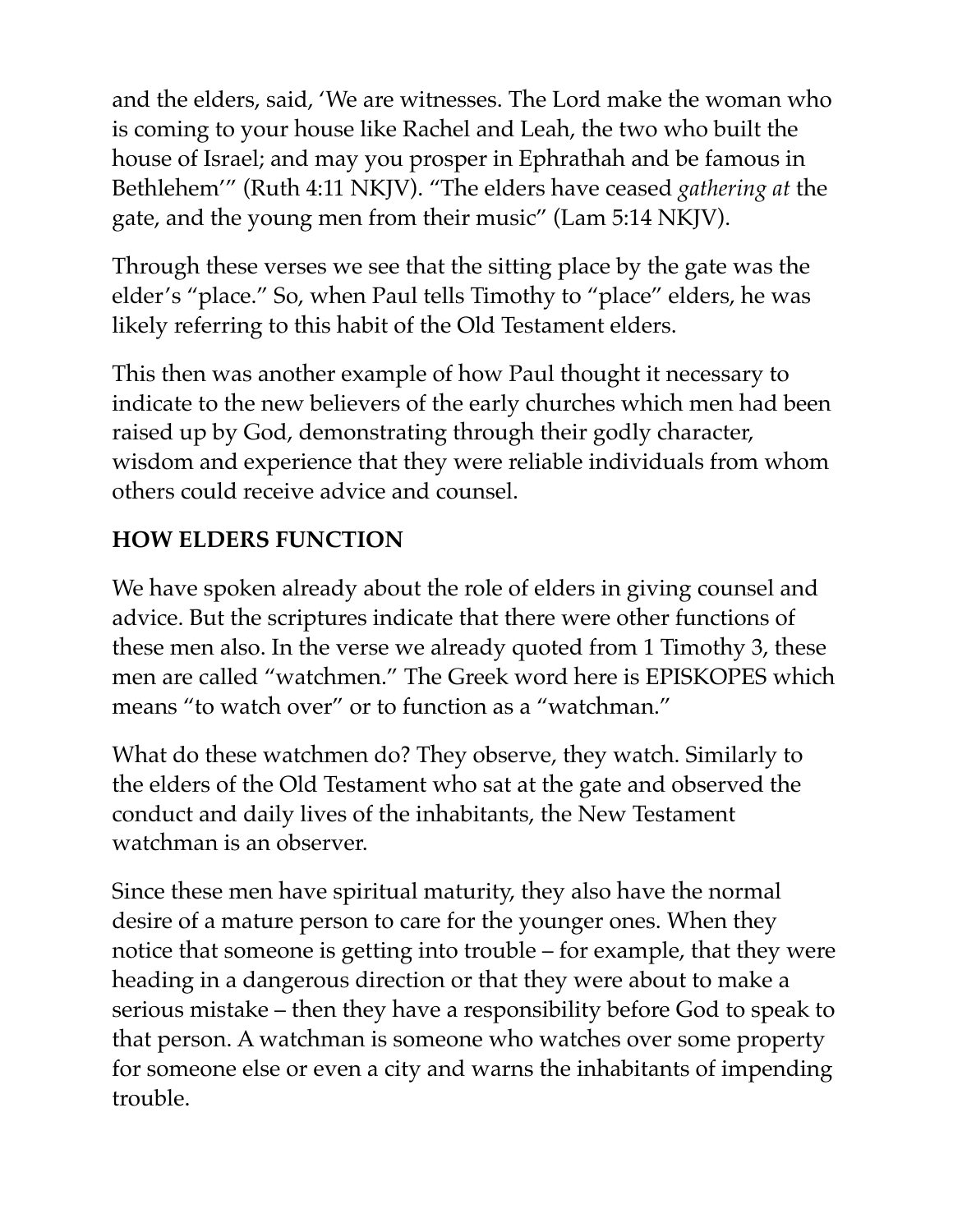This then is another function of a New Testament elder. He watches over the property of Jesus. He takes care of those who belong to God. He cares for them by giving them godly counsel and advice. He teaches them what he has learned about spiritual things. He warns them when they are in danger. He loves them as his own children because he knows they are loved by the Father, just as he himself is.

Although the New Testament watchmen have the responsibility to speak to someone who is erring or in danger, they have no right to try to enforce what they say. They have no authority to try to force anyone else to follow their advice or direction.

#### **AUTHORITY OVER OTHERS PROHIBITED**

The New Testament elders were not and are never given "authority" from God over other believers. This is a mistaken idea which many Christians have. Jesus never gave authority to His disciples over each other. In fact, Jesus prohibited such authority! He actually forbade His disciples to exercise any authority over the others.

Although this may come as a surprise to you, His teaching about this subject is very clear. Let us read together from Matthew 20:25-28: "But Jesus called them to him and said, 'You know that the rulers of the Gentiles lord it over them and their great ones exercise authority over them. It must never be like this among you! But whoever wants to become great among you will be your servant, and whoever wants to be first among you will be your slave. In the same way, the Son of man did not come to be served but to serve and to give his life a ransom for many'" (FLNT).

In Luke 22:25,26 Jesus further clarifies this teaching. "So he said to them, 'The kings of the Gentiles have dominion over them and those exercising authority over them are called "Benefactors." But you may not do so! Instead, he who is "great" among you, let him become as a newborn child and he who is an outstanding example *in the spiritual life*, let him be as a servant'" (FLNT).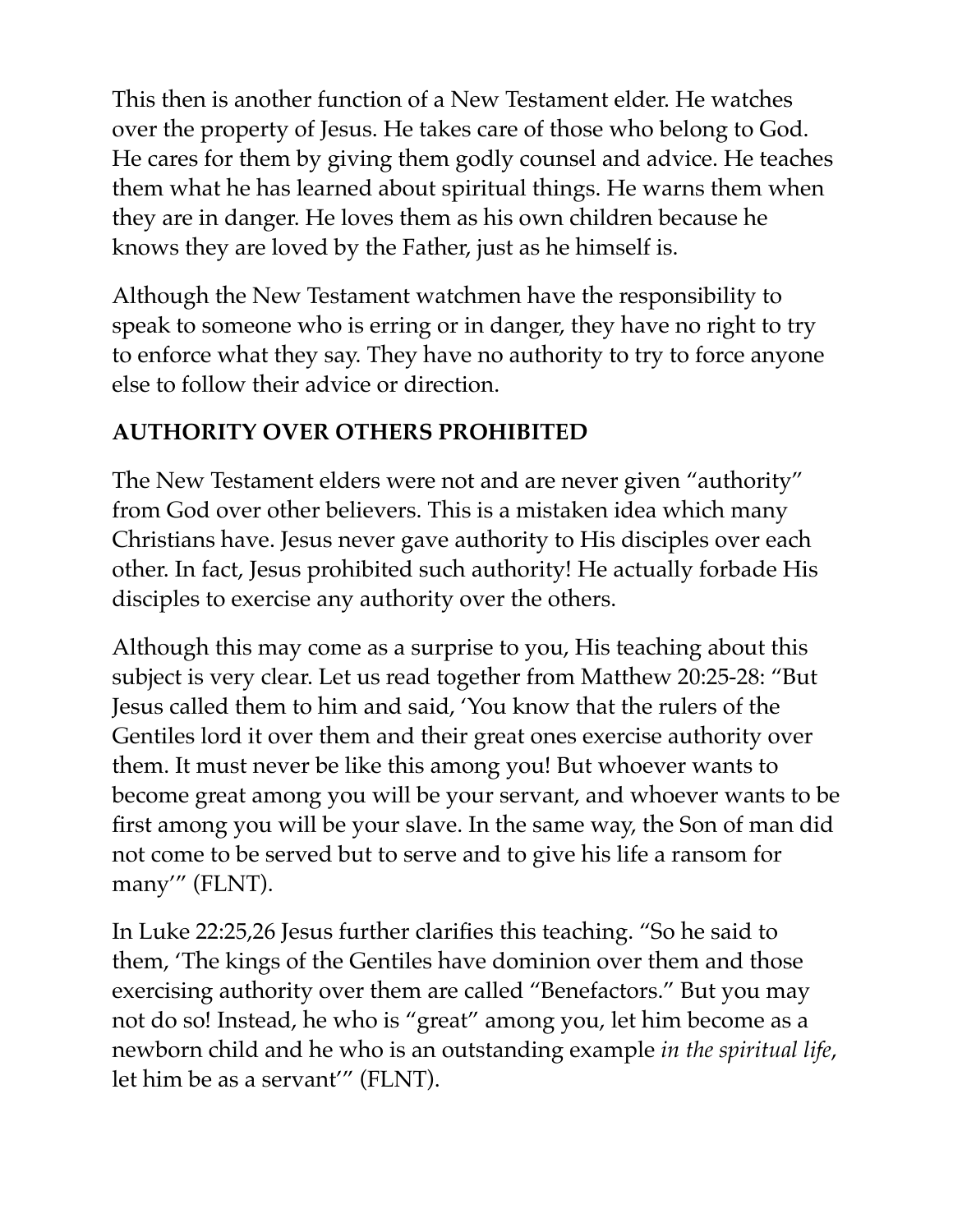Here Jesus uses the word "benefactor." A benefactor is someone who does something for your benefit. What they are doing is good for you. Yet, here Jesus teaches us that even when it seems beneficial for one believer to exercise authority over another believer, it is prohibited. It is not His way. Therefore, it is not permitted for any elder or watchman to exercise authority over someone else.

Shortly before Jesus' ascension into heaven He stated: "All authority in heaven and on earth has been given to me" (Mt 28:18). Wow! This must really mean "all" since besides heaven and earth we don't know of any other location. What He didn't say was that He was parcelling out a little bit of this authority to each of us to use in His absence. Reading through to the end of this passage, we see that He hasn't needed to give us any of this authority because He is not "absent." He is still with us. The Authority Himself is with us until the consummation of the age (Mt 28:20).

Although Jesus did give His followers authority over the demons, He did not give any to us to use on our brothers and sisters. Setting aside the question of positional, secular and governmental authorities on this earth which is indeed delegated by God, among His people He is the sole authority. He has reserved this authority for Himself.

Some New Testament translations use the word "authority" in the case of Paul in 2 Corinthians 10:8 where we read: "For even if I should boast somewhat more about our authority, which the Lord gave us..." (NKJV), as if he had been given some authority himself. However, this translation cannot be correct since it contradicts the clear teachings of Jesus. This word translated "authority" can be and, no doubt should be, better translated as "capacity" or "ability" to harmonize better with what Jesus clearly taught. Paul therefore was given "capacity" or "ability" but not "authority."

Therefore, although the watchman has a responsibility to speak when God needs him to warn someone who is erring, he has no authority, either in himself or from God, to try to force that person to do what he has said.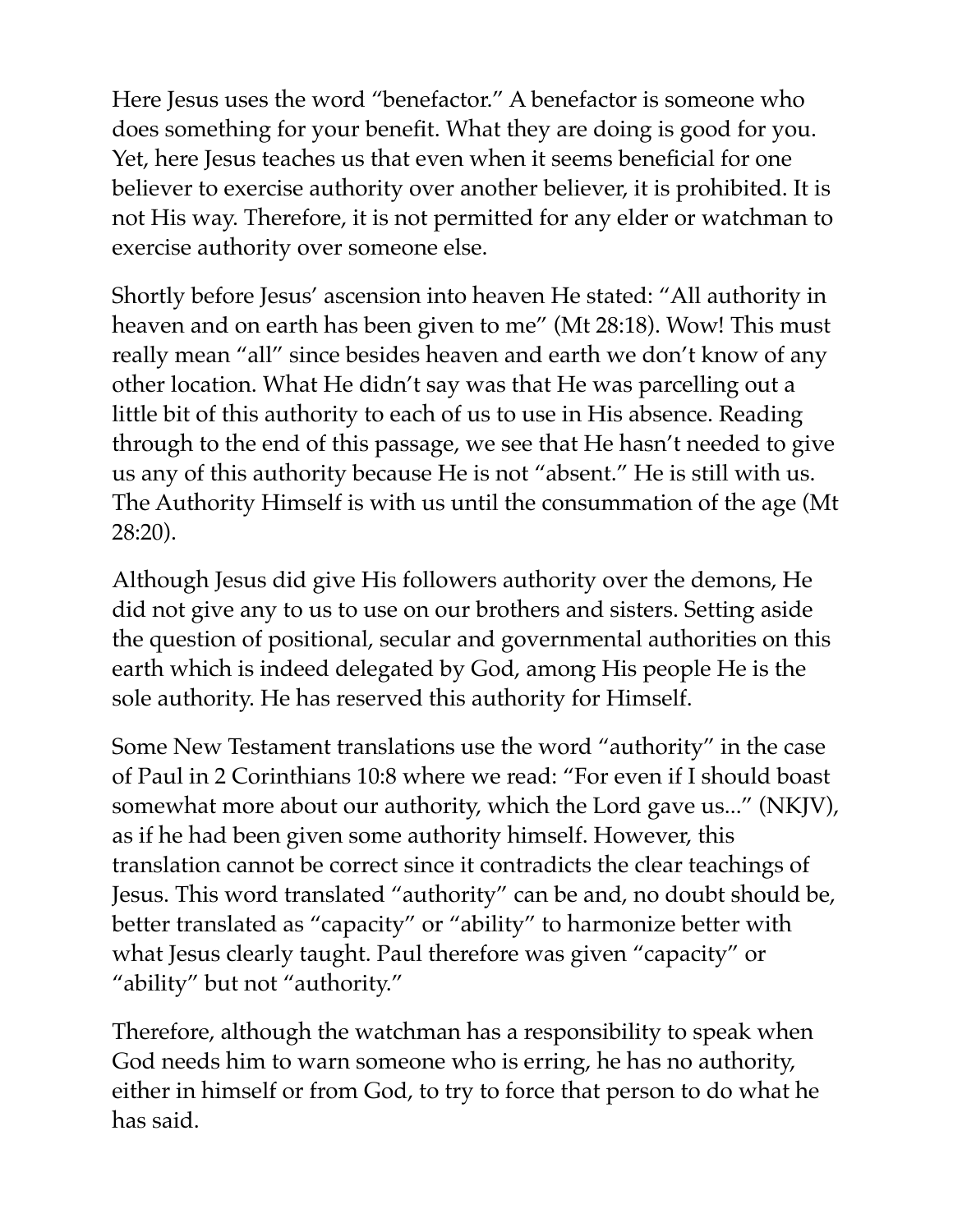#### **SHEPHERDS**

Another word which we find used in the New Testament as a task for those who are carrying out the obligations of mature brothers is to "shepherd." The Greek word used here is POIMEN which signifies a herdsman. What does this mean to us in the Christian context?

A shepherd of that time in history led his sheep. That meant he walked in front of them. They followed him because they knew him and trusted him. They had experience of his care and faithfulness toward them.

These shepherds never drove their sheep. Driving sheep is difficult without the aid of dogs, but leading them is easy if they are familiar with the shepherd. For example, Jesus said: "My sheep hear {or know} my voice, I know them, and they follow me" (Jn 10:27). Speaking about the "Good Shepherd" He says: "...he calls his own sheep by name and leads them out. When his sheep leave the fold, he *leads them by* going out in front o*f them.* And the sheep follow him because they recognize his voice" (Jn 10:3,4 FLNT).

This is the way Jesus leads us. He never forces us to do something. He never pushes or shoves. He never demands that we do something which is against our will. He does not have to use "dogs" to drive us, which in this case would be human authority figures. In fact, He never violates our will in any way. Since it was God who gave us free will, He never, ever does anything which would violate it.

In the same way, leadership in the New Testament is never by the use of positional authority, but instead by example. Leadership is never exercised by force, coercion, demand or insistence. It is a "leadership" which has no control or authority over others. Instead, it is the example seen in the life of the "leaders" as they walk out in front of the others in the spiritual walk.

In fact, the Greek word which is translated as "over you" in 1 Thessalonians 5:12 is PROISTEMI which means, according to W. E. Vine in his Expository Dictionary of New Testament Words: "literally, 'to stand before' hence, 'to lead, attend to' (indicating care and diligence)."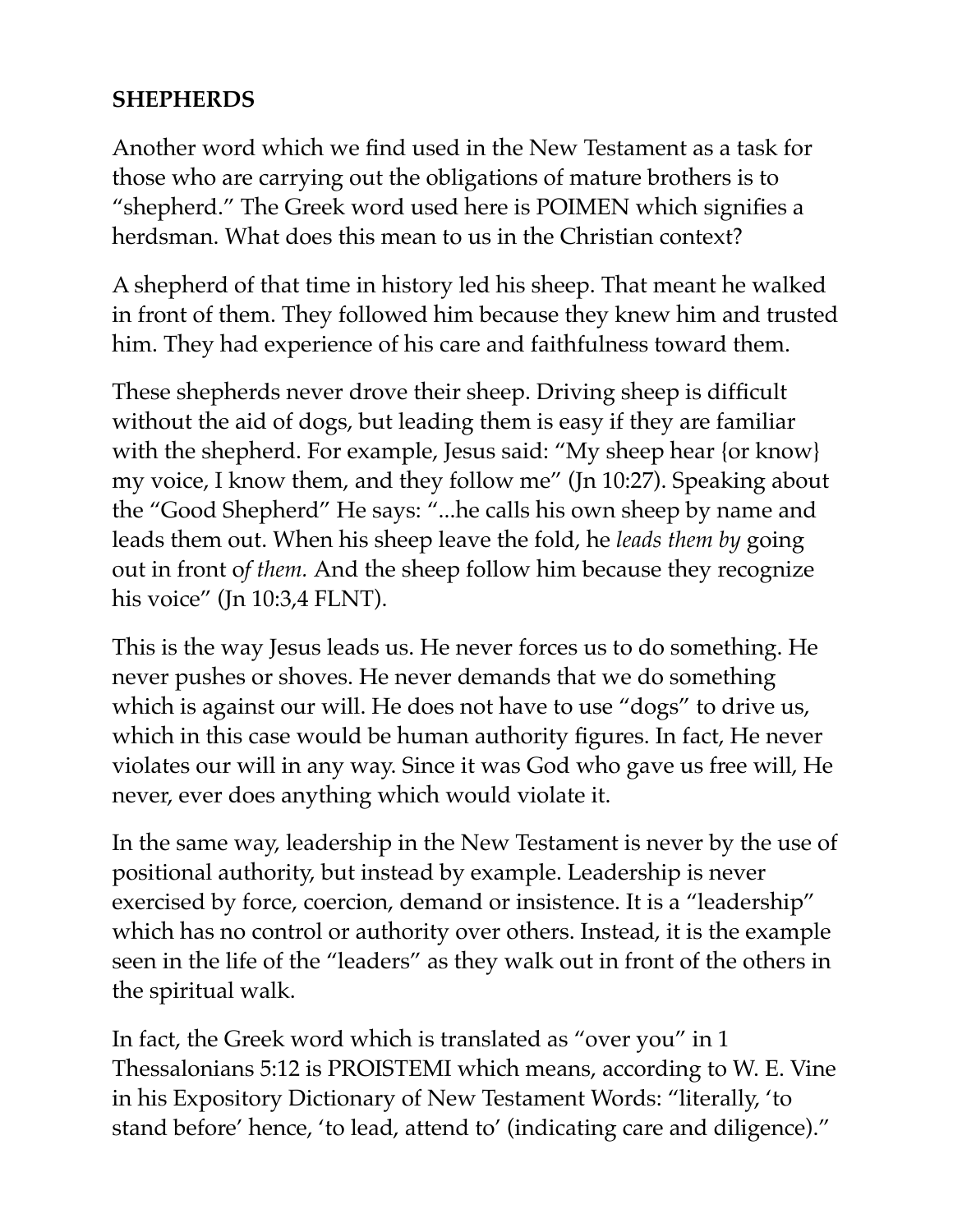Another word translated "rule over you" in Hebrews 13:7 referring to elders is HEGEOMAI which, according to Strong's definitions, means "to go before, lead the way."

Paul, one of those who had the most profound revelations concerning Jesus' body, confirms this when he says: "Not that we have any dominion over your faith, but we are helpers of your joy. For you stand by faith *yourselves*" (2 Cor 1:24 FLNT).

Confirming this Peter says: "The older, *spiritually* mature brothers among you I exhort ...care for the flock of God which is among you, looking after them not because you have to, but willingly. Don't *do this*  as a way to make money but with a good attitude, not by exercising *any*  control over the others but by becoming examples to the flock" (1 Pet 5:1-3 FLNT).

As mentioned before, another important function of such an elder is to lead the others to good pastures and clean water. Since a truly spiritually mature brother is walking in intimacy with Jesus, he knows where such good nutrition and drink is. It is in God. So he leads the others into an ever increasing relationship with Jesus so that they can eat and drink of Him too.

#### **NOT ORGANIZERS**

Just as in the Old Testament, so in the New, the elders were never responsible for organizing the life of the believers. They were not programming church meetings. They did not schedule times for prayer or teaching. They were not responsible for orchestrating the various activities of the brothers and sisters.

Now this may come as a surprise to some readers. In today's "churches," the elders, or the pastor, does all of these things. He is the one in charge of running the church. But in the New Testament, we don't find even one example of such organizing on the part of the elders. That's right. We cannot find one verse in the New Testament which shows the apostles, "pastors," or elders organizing the activities of the brethren. It seems they scheduled nothing.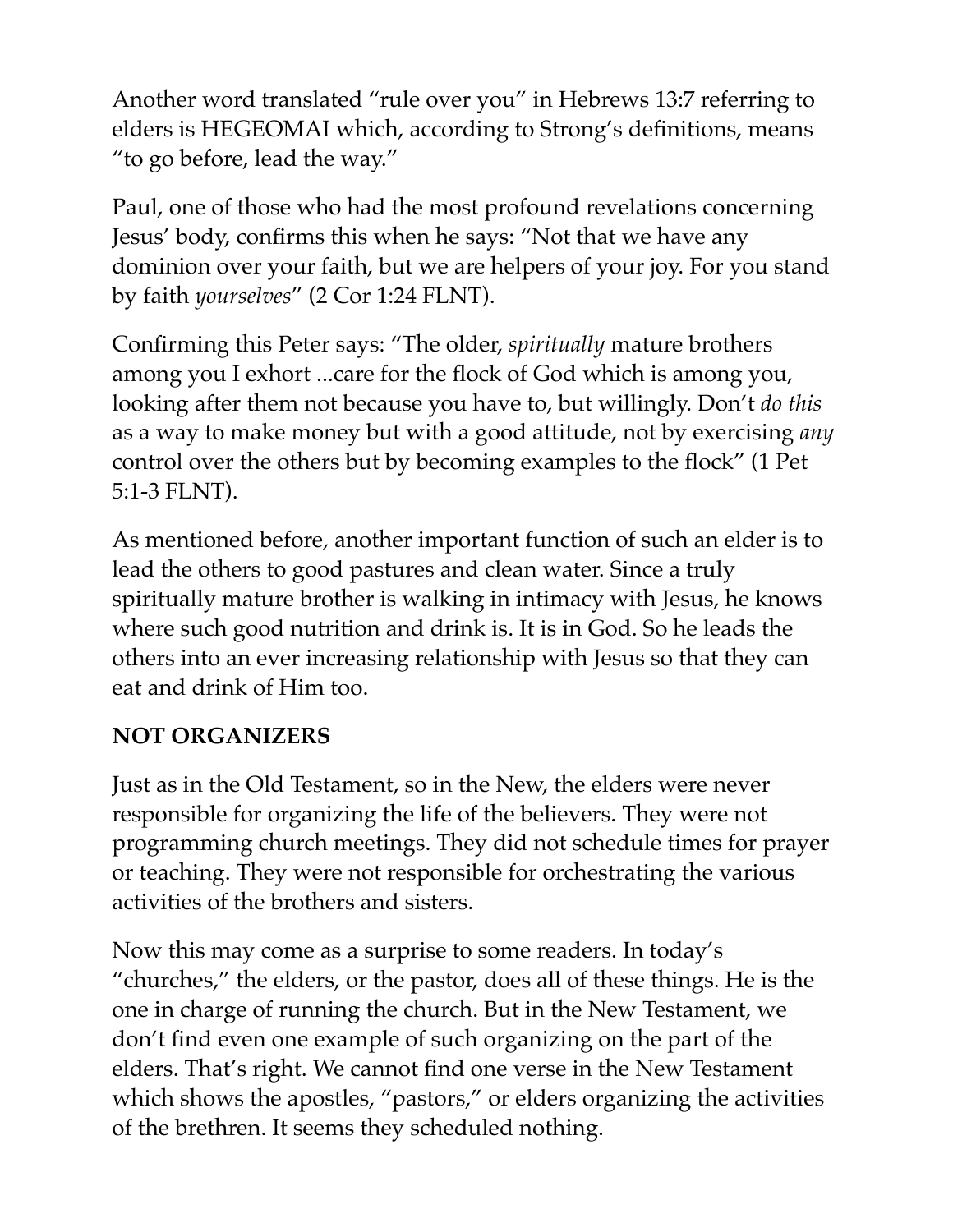This should be very instructive for us. Many Christians claim to be "Bible believing" or to be following the scriptures. Yet most Christian groups are organized and run by a man or group of men. However, this has no biblical basis. It is an activity which has no scripture to support it. Although it is a most common and universally accepted practice, it does not seem to be scriptural.

For example, we see that in the book of Acts the believers were meeting "from house to house." Who was organizing this? Was it Peter saying, "On Mondays, this group will meet at John's house and on Tuesday, this other group will meet at Stephen's house."

Do we read about James (or anyone else for that matter) dictating that on Thursday there will be meetings for fasting and prayer? No. No such thing was ever decided, orchestrated or programmed by the apostles. Instead, these things were led by the Holy Spirit.

You see, God has a different plan. He has a new idea for how to govern His people. It is called a "theocracy." It is the government of God Himself. His plan is that Jesus would organize, schedule and "run" the church. In contrast to the unbiblical idea of humans running things, this teaching about Jesus being the organizer is very clear in the scriptures.

We read: "...Christ is the head of the church" (Eph 5:23 NKJV). Also we are taught: "And He is the head of the body, the church, who is the beginning, the firstborn from the dead, that in all things He may have the preeminence" (Col 1:18 NKJV). Furthermore we see that God the Father "...gave Him to be head over all *things* to the church" (Eph 1:22 NKJV).

What does being the "head" mean? This word is used to describe something similar to a human body. In our body, our head runs everything. All our words, decisions, movements, etc. are governed by our head. No other member of our body is ever qualified to direct this complex organism. Although certain members, such as nerves, may transmit directions from the head, it is always our head which controls everything.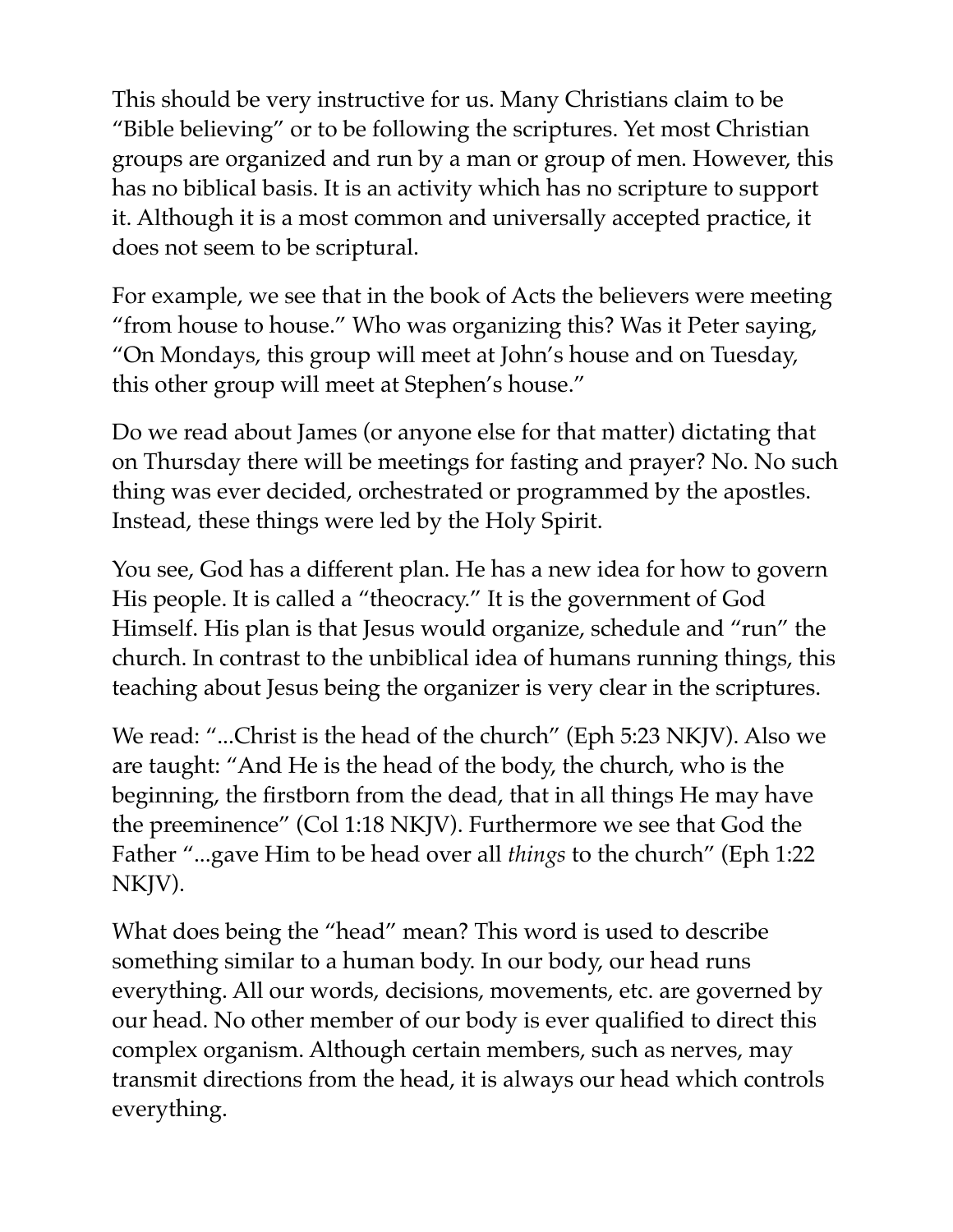In the same way Jesus is meant to be the head of His body which is called "the church." He is the one whom the Father has put in charge of EVERYTHING. No one else is capable of or called to run anything. Did you notice that He is the head over "all things?" (Eph 1:22). Nothing was left out for man to take care of. When Jesus is directing every movement of His people, they move in a glorious harmony, accomplishing His will.

Yet it seems that men have a problem here. How could Jesus possibly "run the church?" He's invisible. He doesn't speak audibly (very often) or send emails. He's not on "WhatsApp" or Twitter. How then could He possibly organize and direct all the activities of His church.

Here we encounter one of the greatest deficiencies of today's church. Very few believers are intimate with Jesus. Very few know Him well and therefore know how to follow Him. In spite of the verses which we already cited about His sheep knowing His voice and being able to follow Him, very few today have this experience. Since they have very little spiritual growth because of little intimacy with Jesus, they are unable to follow His leadership in a great variety of situations. Therefore, they begin to rely on men.

Since they don't know how to hear from, trust in and follow an invisible Lord, they take the easy way out and look to human leadership. They put men in the place of God and let them run things. Instead of recognizing their lack of intimacy with Jesus and doing what is necessary to fix this serious problem, they hide the problem by substituting men in the place of their Lord. Since almost everyone else does this also, they see little problem in continuing the practice.

Yet the result is the loss of divine leadership. It is the absence of the "theocracy" which God has wanted from the beginning. The consequence is religious organizations which have the "form of godliness" but lack the content of the presence of God. Therefore, they have little, if any, supernatural power.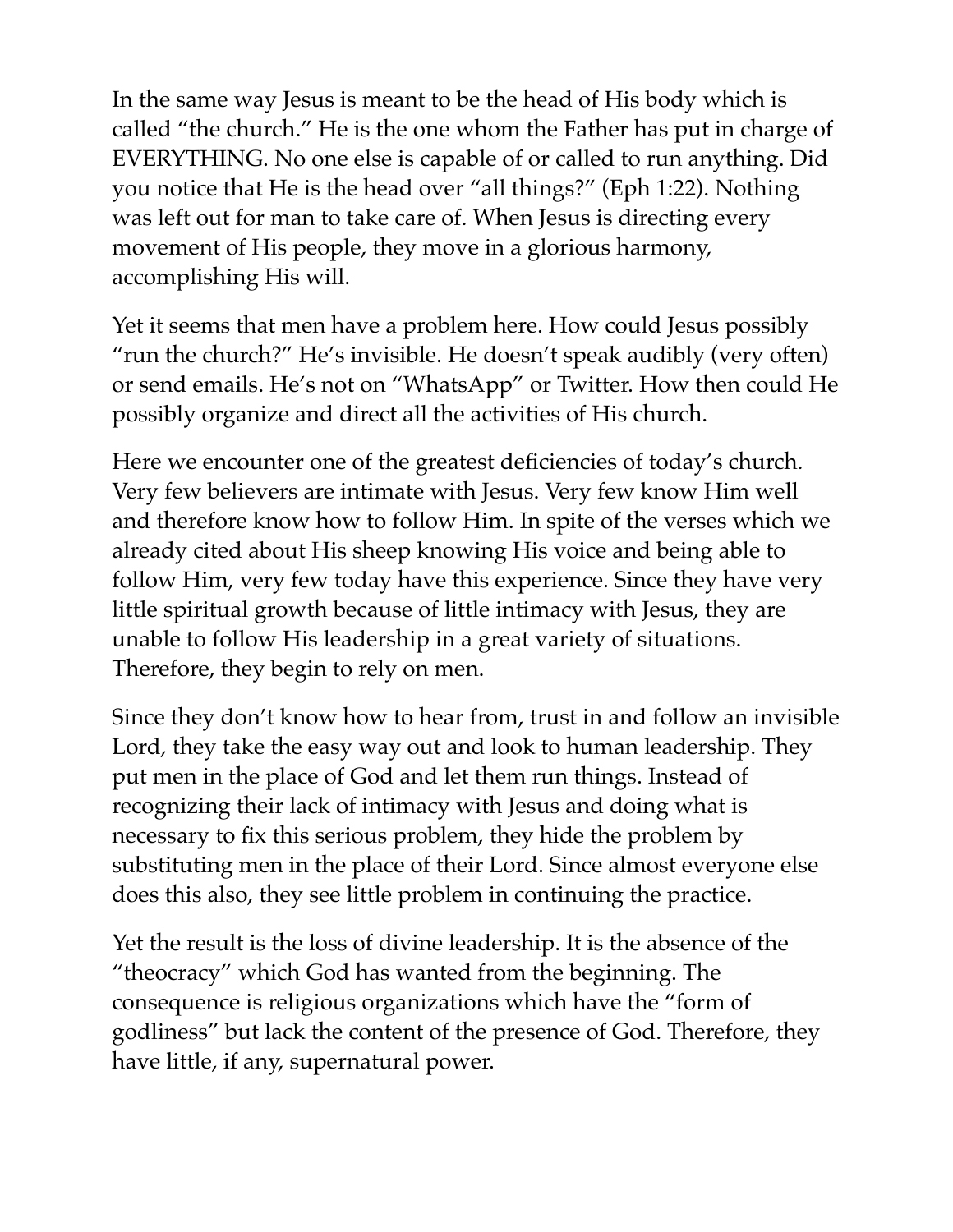Today we have human beings leading the church in the place of Jesus. These men and women may mean well, but they just can't do the job. They are incapable of substituting for Jesus.

Since they don't see into men's hearts, since they are not omnipresent, since they cannot solve people's inmost needs, since they cannot orchestrate the lives of all the members in the same way that Jesus can, they end up only producing a very pathetic, poor imitation – a human organization instead of a divinely led organism which is full of the life of God.

The idea of men heading up or running the body of Christ is as absurd as having an ant trying to substitute for your brain. It is just not possible. The results can never be anything like God intended.

Why is the church today so weak? Why are the attendees not being transformed into the image of Christ? Why is victory over sin so rare or even non-existent? Part of the answer is because we have human leadership instead of divine. We have men taking the place of God. We have the "ants" trying to be the brain. It just doesn't work and never will.

What we so desperately need is for every believer to get in touch with Jesus themselves. We need a profound repentance for sins which will restore our relationship with God. In this way we can learn to know Him and follow Him.

#### **TRUE LEADERSHIP**

Jesus is capable of leading His church, His people. He is well qualified and able. He does this in many ways. First of all, He speaks to and leads each one individually. This is of the greatest importance. Just as every member of a human body is connected to and directed by the head of the body, so every member of Christ must be in touch with and guided by Jesus. Without such intimacy and obedience on the part of every member, the church can never function normally or well.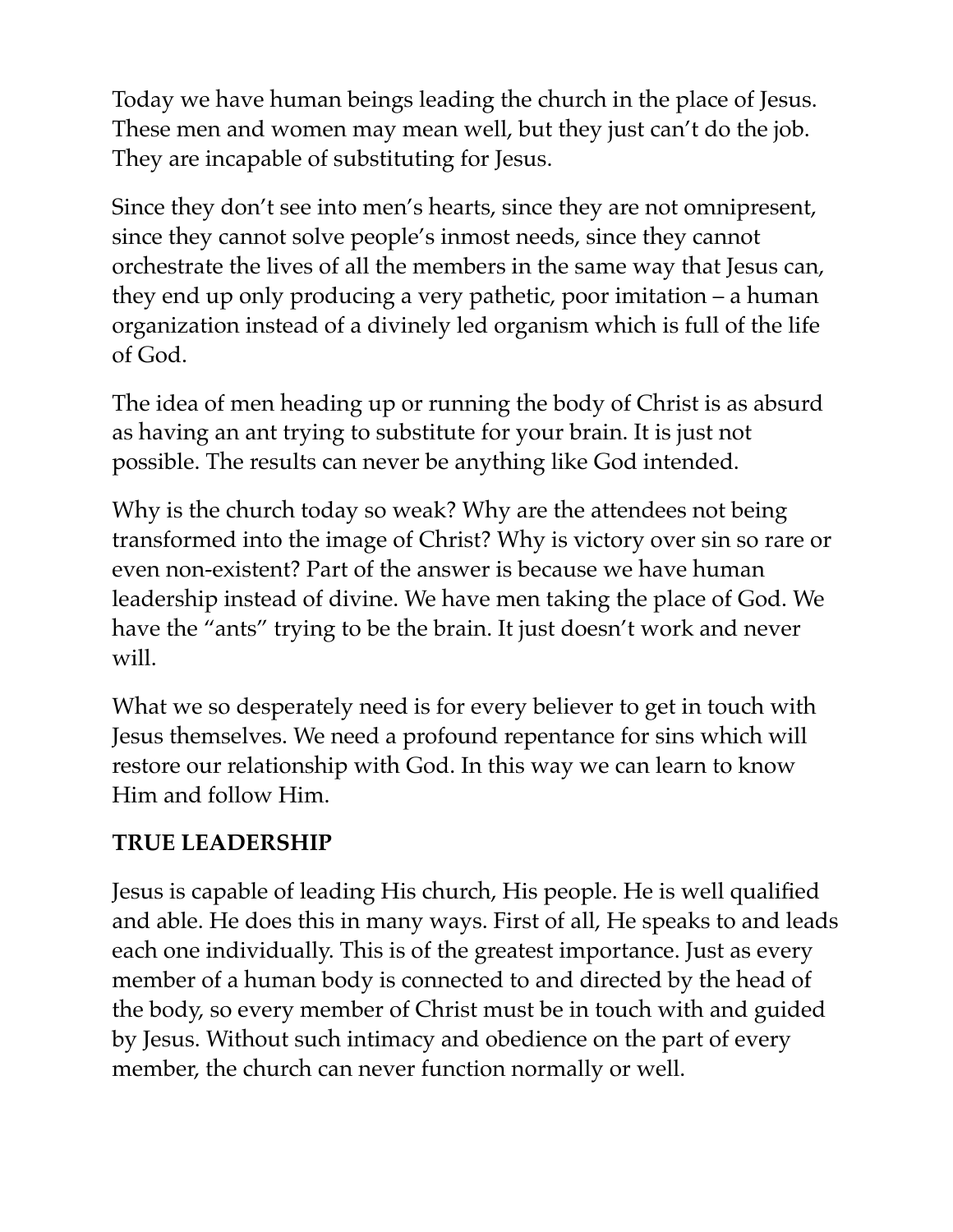However, there are always spiritual children in our midst. There will always be some who are immature and, therefore, don't hear Jesus as well as they should or as they will later on. When such believers need clarification, when they have some doubts or fears, when their faith is still small, from time to time they will need some counsel. They will need older, mature brothers to help them. They will need food and care. This then is the function of the elders.

Such mature brothers will never just tell someone what to do or not to do. Instead, they will help the seeking believers discern what God is already saying to them. They will serve these other brothers or sisters by aiding them in sorting through the many thoughts, feelings, impulses, etc. which are filling them and tease out the voice of the Lord.

These mature brothers, instead of substituting for God by giving their own advice and opinions, will help these others discern what God is already saying to them.

Furthermore, more mature Christians can be used by God to speak to the rest. This can be in the form of teaching, preaching, a prophetic word or even just a thought or suggestion. Since Jesus is invisible, He often uses members of His body as conduits through which He expresses Himself and His will.

Although the more mature members of Jesus' body are used more frequently by Him to transmit His will, they never become that authority themselves. They are merely channels through which Jesus makes His authority known.

So we see that "eldership" is not a position of authority in the church. It is not an "office" to which someone is elected or appointed. (It should be pointed out here that the word "office" used in the King James Version in 1 Timothy 3, verses 1,10,13 represents no word in the original Greek. Here the translators have created an "office" out of thin air due to their own concepts and religious training. The true meaning of the phrase here is "to serve.")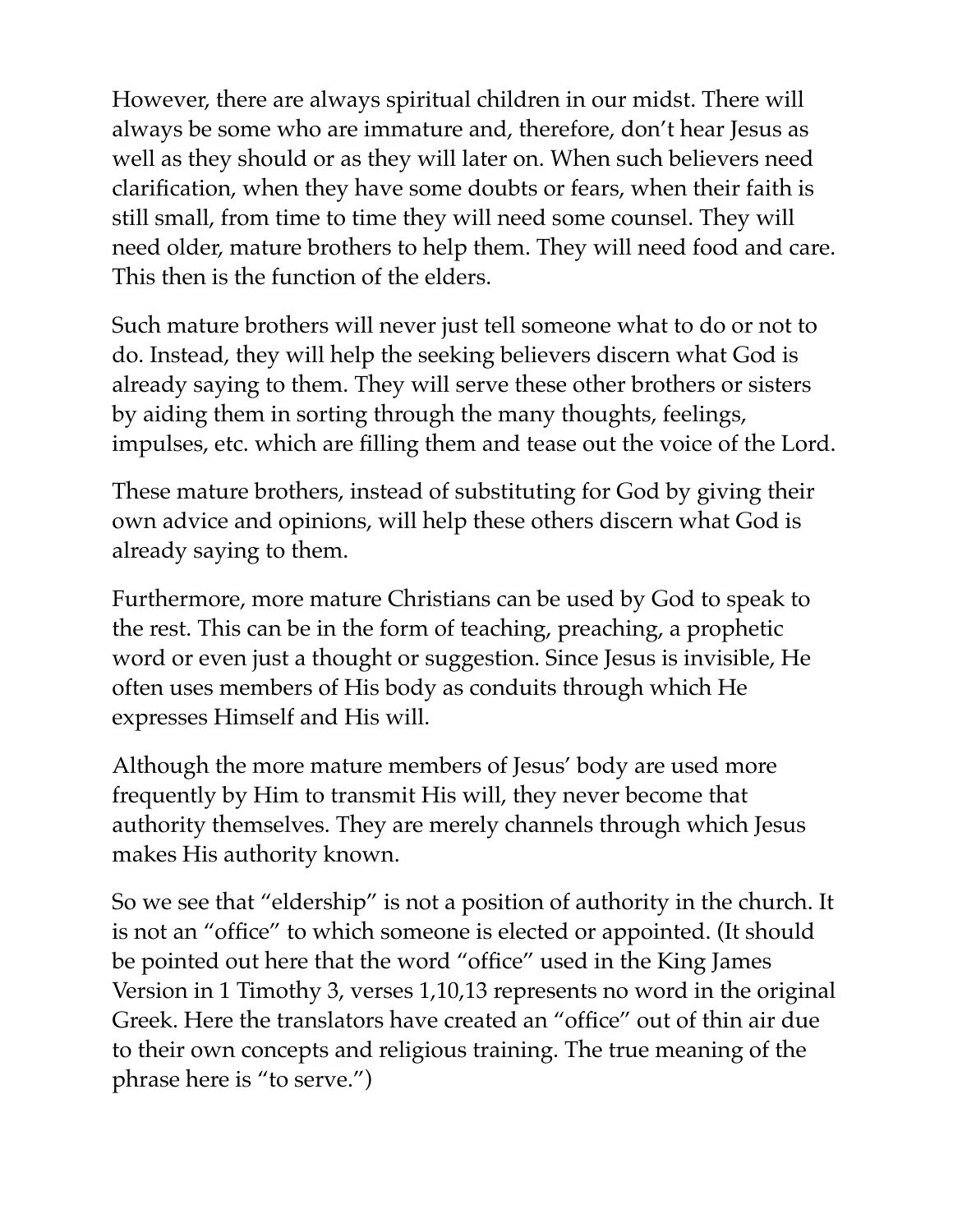Instead, elders are simply the more mature men among any group of believers who serve the others with their wisdom and experience with Jesus. They are never organizers or dominators but merely servants through whom the Spirit of God flows from time to time.

# **DEACONS**

"Deacon" is a word used to describe some believers in the New Testament. This word "deacon" is not really a translation of a Greek word but a transliteration. This transliteration was achieved by taking a Greek word and simply inventing an English word which sounds similar. Dictionary.com translates "transliteration" like this: "to change (letters, words, etc.) into corresponding characters of another alphabet or language."

The real translation of the Greek word DIAKONOS is, according to Strong: "One who executes the commands of another, especially of a master. A servant, or attendant." It can also mean "slave." The root word comes from DIAKO, which means to run errands.

How then did such individuals come to exist in the early church? It is true that while Jesus walked on this earth, He never instructed us to have such a thing as deacons. This function among believers came about because of a specific need. Some brothers felt that their widows were being neglected. When food was distributed, their widows were not getting their share. So they complained to the apostles.

However, the "twelve" did not want to be burdened with this task so they asked the brothers to select some others to take care of this necessary service of caring for widows. In this case seven men were selected. This leads us to the conclusion that such "servants," as they should be called, were selected to take care of some special needs among the brethren.

As with the elders, so with the servants, this was not a position of authority. These men had none of their "own" authority and exercised no control over anyone else. Exactly the opposite was true. They were carrying out, for the benefit of the others, a very lowly kind of service.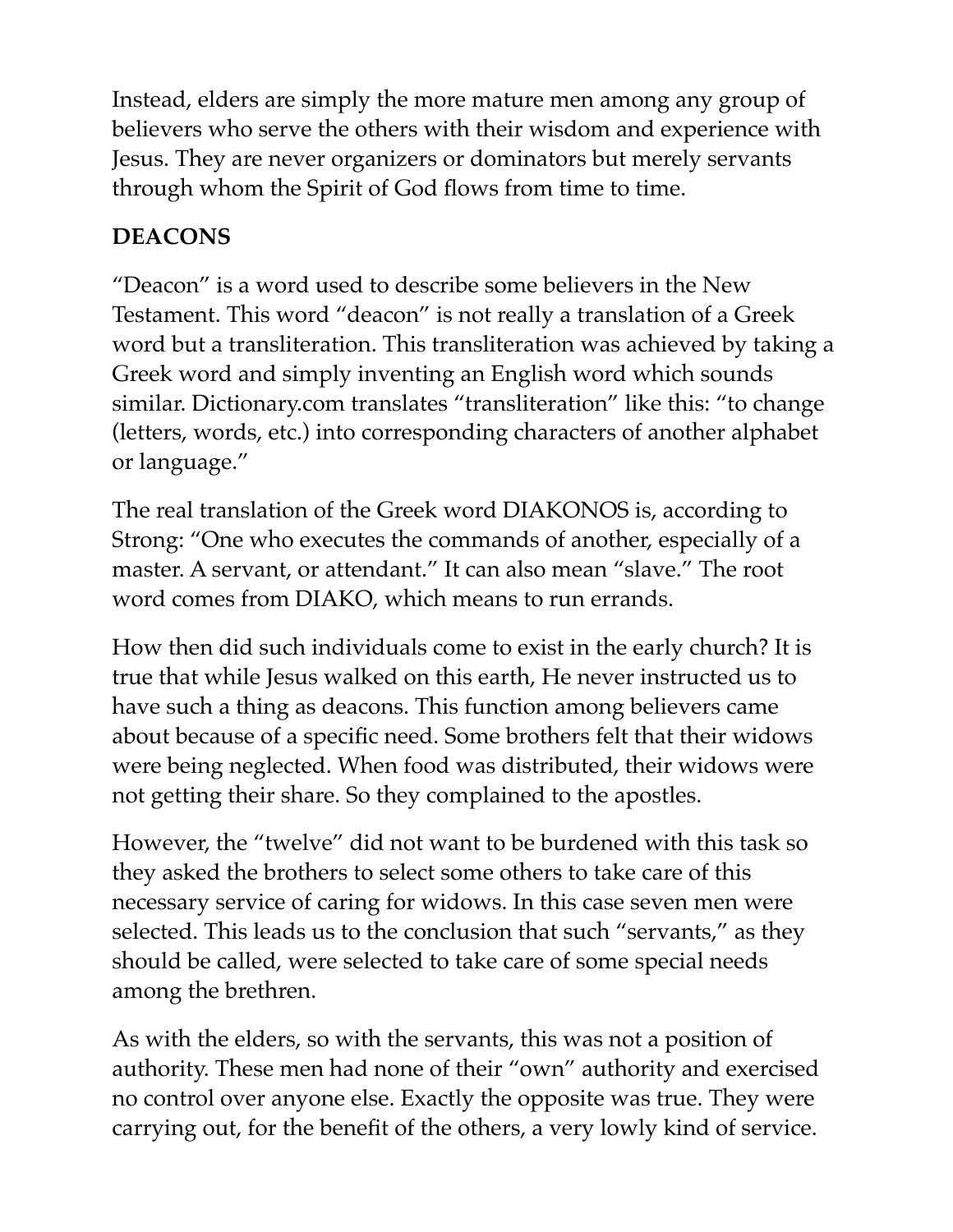What being a "deacon" in the church today has come to mean – that of someone having a title and a position of authority – is completely foreign to the thoughts conveyed to us through the scriptures. Somehow, perhaps by importing a Greek word to use as a title instead of actually translating the word into English, we now have a tradition of "deacons" in our midst which is not in harmony with the thoughts of God.

The question of whether such individuals are even necessary today would probably depend upon the special needs of any particular group. Although it seems that the New Testament churches continued this practice, there is nothing in the teachings of Jesus which demands that any and all gatherings of believers have such servants.

In the case of caring for widows, in many cultures this is not a present need. I vividly remember a brother coming to me asking me to help him find a biblical widow to whom he could give some money. After reading James 1:27, he felt that he should be aiding such widows. But, according to 1 Timothy chapter 5, all the widows he knew were disqualified.

After applying all the restrictions which Paul cited for discerning who is or is not a genuine widow whom the church should support, he couldn't find even one. Since I was about to travel to Romania, he thought perhaps I could find one there.

Today, in most parts of our world, the need for which these men were selected no longer exists. There are very few widows in the "west" who can pass through Paul's screening test. Therefore, there is no present need for any group of men to be selected to serve them.

As already stated, whether it is necessary for any group of believers to specially select brothers to take care of a pressing need, would depend upon the situation, the culture, and the leading of the Holy Spirit. If and when such persons are selected, it is not to run a part of the church but to perform a lowly service for the others under the direction of Jesus.